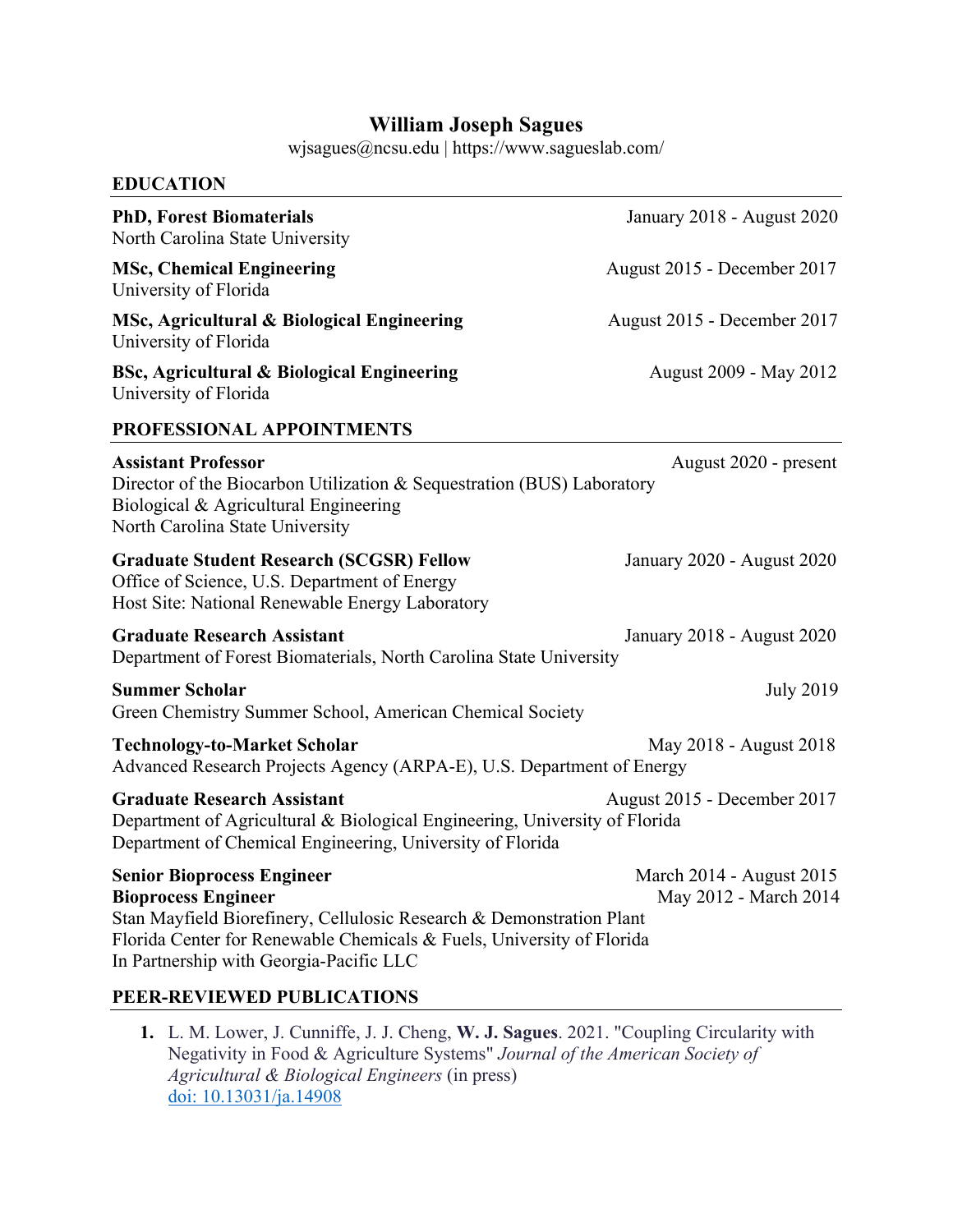**2. W. J. Sagues**, C. A. Assis, P. Hah, D. L. Sanchez, Z. Johnson, M. Acharya, H. Jameel, and S. Park. 2020. "Decarbonizing Agriculture through the Conversion of Animal Manure to Dietary Protein and Ammonia Fertilizer" *Bioresource Technology (IF: 5.807), 297*

https://doi.org/10.1016/j.biortech.2019.122493

- **3. W. J. Sagues**, H. Jameel, S. Park, D. L. Sanchez. 2019. "Enhanced Carbon Dioxide Removal from Coupled Direct Air Capture-Bioenergy Systems" *Sustainable Energy & Fuels (IF: 4.912), 3, 3135-3146* https://doi.org/10.1039/C9SE00384C
- **4. W. J. Sagues**, H. Jameel, D. L. Sanchez, and S. Park. 2020. "Prospects for Bioenergy with Carbon Capture & Storage (BECCS) in the United States Pulp and Paper Industry" *Energy & Environmental Science (IF: 33.250), 13, 8, 2243-2261*  https://doi.org/10.1039/D0EE01107J
- **5. W. J. Sagues**, J. Yang, N. Monroe, S. D. Han, T. Vinzant, M. Yung, H. Jameel, M. Nimlos, & S. Park. 2020. "A Simple Method for Producing Bio-Based Anode Materials for Lithium-Ion Batteries" *Green Chemistry (IF: 9.405), 22, 7093 – 7108* https://doi.org/10.1039/D0GC02286A
- **6.** H. Bao, **W. J. Sagues**, Y. Wang, W. Peng, L. Zhang, S. Yang, D. Xiao, and Z. Tong. 2020. "Depolymerization of Lignin into Monophenolics by Ferrous/Persulfate Reagent Under Mild Conditions" *ChemSusChem (IF: 7.962)* https://doi.org/10.1002/cssc.202002240
- **7. W. J. Sagues**, A. Jain, D. Brown, S. Aggarwal, A. Suarez, M. Kollman, S. Park, D. S. Argyropoulos. 2019. "Are Lignin-Derived Carbon Fibers Graphitic Enough?" *Green Chemistry (IF: 9.405), 21, 4253-4265* https://doi.org/10.1039/C9GC01806A
- **8. W. J. Sagues**, H. Bao, J. Nemenyi, Z. Tong. 2018. "Lignin-First Approach to Biorefining: Utilizing Fenton's Reagent and Supercritical Ethanol for the Production of Phenolics and Sugars" *ACS Sustainable Chemistry & Engineering (IF: 6.140), 6, 4, 4958-4965*

https://doi.org/10.1021/acssuschemeng.7b04500

**9.** E. Castro, I. U. Nieves, V. Rondon, **W. J. Sagues**, M. T. Fernandez-Sandoval, L. P. Yomano, S. W. York, J. E. Erickson, W. Vermerris. 2017. "Potential for ethanol production from different sorghum cultivars" *Industrial Crops and Products (IF: 3.849), 109, 367-373*

https://doi.org/10.1016/j.indcrop.2017.08.050

- **10.** K. Gubicza, Z. Barta, I. U. Nieves, **W. J. Sagues**, K. T. Shanmugam, L. O. Ingram. 2016. "Techno-economic analysis of ethanol production from sugarcane bagasse using a Liquefaction plus Simultaneous Saccharification and Co-Fermentation process" *Bioresource Technology (IF: 5.807), 208, 42-48* http://dx.doi.org/10.1016/j.biortech.2016.01.093
- **11.** E. Castro, I. U. Nieves, M. T. Mullinnix, **W. J. Sagues**, R. W. Hoffman, M.T. Fernandez-Sandoval, Z. Tian, B. Tamang, L. O. Ingram. 2014. "Optimization of dilute-phosphoricacid steam pretreatment of *Eucalyptus benthamii* for biofuel production" *Applied Energy (IF: 7.900), 125, 76-83*

http://dx.doi.org/10.1016/j.apenergy.2014.03.047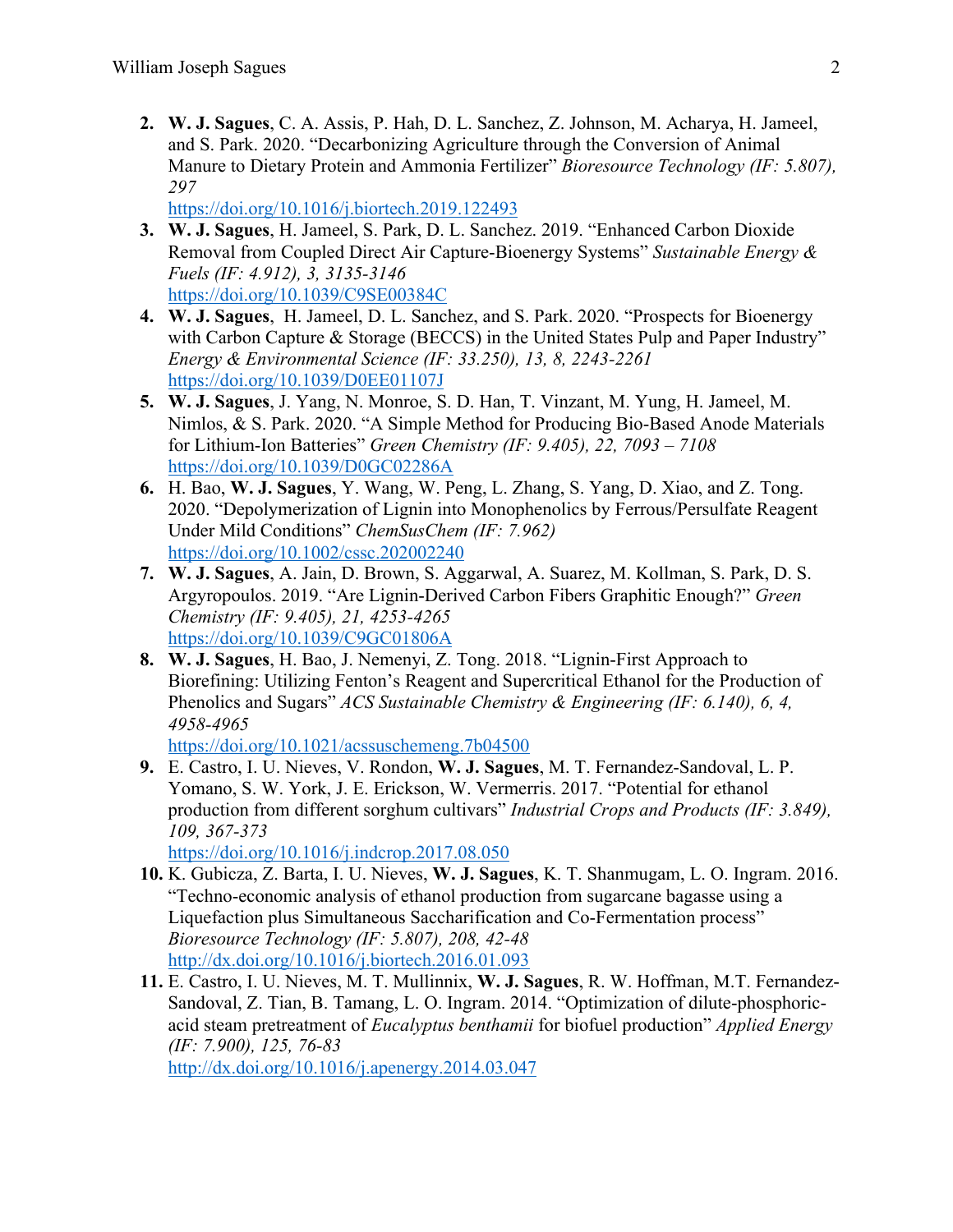**12.** C. C. Geddes, M. T. Mullinnix, I. U. Nieves, R. W. Hoffman, **W. J. Sagues**, S. W. York, K. T. Shanmugam, J. E. Erickson, W. Vermerris, L. O. Ingram. 2013. "Seed train development for the fermentation of bagasse from sweet sorghum and sugarcane using a simplified fermentation process" *Bioresource Technology (IF: 5.807), 128, 716-724* https://doi.org/10.1016/j.biortech.2012.09.121

# **PATENTS**

# *Pending*

**1.** Robert Milton Baldwin, Mark R. Nimlos, Andrew Nolan Wilson, Maarit Kristiina Iisa, Sunkyu Park, & **William Joseph Sagues**. Valorization of Bio-Oils. 2020. United States Department of Energy & Alliance for Sustainable Energy, LLC. U.S. 16/253,016

# **PUBLISHED DATA**

**1.** J.N. Welch, I.U. Nieves, E. Castro, V. Rondon Berrio, W. Vermerris, K.T. Shanmugam, L.O. Ingram, **W.J. Sagues**. 2021. SMDemoBioref: Data from the Stan Mayfield Demonstration Biorefinery. https://doi.org/10.5281/zenodo.5682712

# **MEDIA**

- **1.** E. Packard, "NC State Announces 2021-22 Goodnight Early Career Innovators", https://news.ncsu.edu/2022/04/nc-state-announces-2021-22-goodnight-early-careerinnovators%EF%BF%BC/
- **2.** K. A. Askey, J. Welch, B. Wilson, & W. J. Sagues. 2022 "Bioenergy Data Boost", ORNL press release, https://www.ornl.gov/news/bioenergy-data-boost
- **3.** W. J. Sagues & M. Grattiri. 2021 "Merging Industry, Academia and National Labs at the Electrosynthesis of Chemicals & Fuels Session", ACS Nexus, https://communities.acs.org/t5/GCI-Nexus-Blog/Merging-Industry-Academia-and-National-Labs-at-the/ba-p/85819
- **4.** W. J. Sagues. 2021. "The Farming We Need", Indigo Ag Monthly Newsletter, personal quote included in newsletter sent to over 4,000 sustainability officers
- **5.** D. Shore, W. J. Sagues. 2021 "New Faculty Focus: A Focus on Carbon" NCSU press release, https://www.bae.ncsu.edu/news/2021/new-faculty-focus-a-focus-on-carbon/
- **6.** W. J. Sagues, 2019, "Forest Biomaterials Joe Sagues Awarded Prestigious US DOE Fellowship", https://cnr.ncsu.edu/fb/news/2019/09/forest-biomaterials-joe-saguesawarded-prestigious-u-s-doe-fellowship/

# **RESEARCH GRANTS FUNDED JANUARY 2021 – PRESENT (TOTAL: \$10,536,900)**

Full list of proposals (awarded, pending, and rejected) available by request \* indicates interinstitutional grant

# **Lead Principal Investigator (Total: \$1,433,718)**

- **1.** *Carbon Mineralization via Rock Quarry Fines*, Carolina SunRock, 2022, **\$25,004**. PI: **W. Joe Sagues**, Co-PI: A. Woodley
- **2.** *Electrifying Bioproducts via C1 Fermentation*, USDA, 2022, Hatch Multi-State Grant, **\$5,000**. PI: **W. Joe Sagues**
- **3.** *Electrifying Animal Feed: Leveraging Microbial Communities in Formicine Ants to Produce Single Cell Protein via Assimilation of CO2-Derived Formic Acid*, Research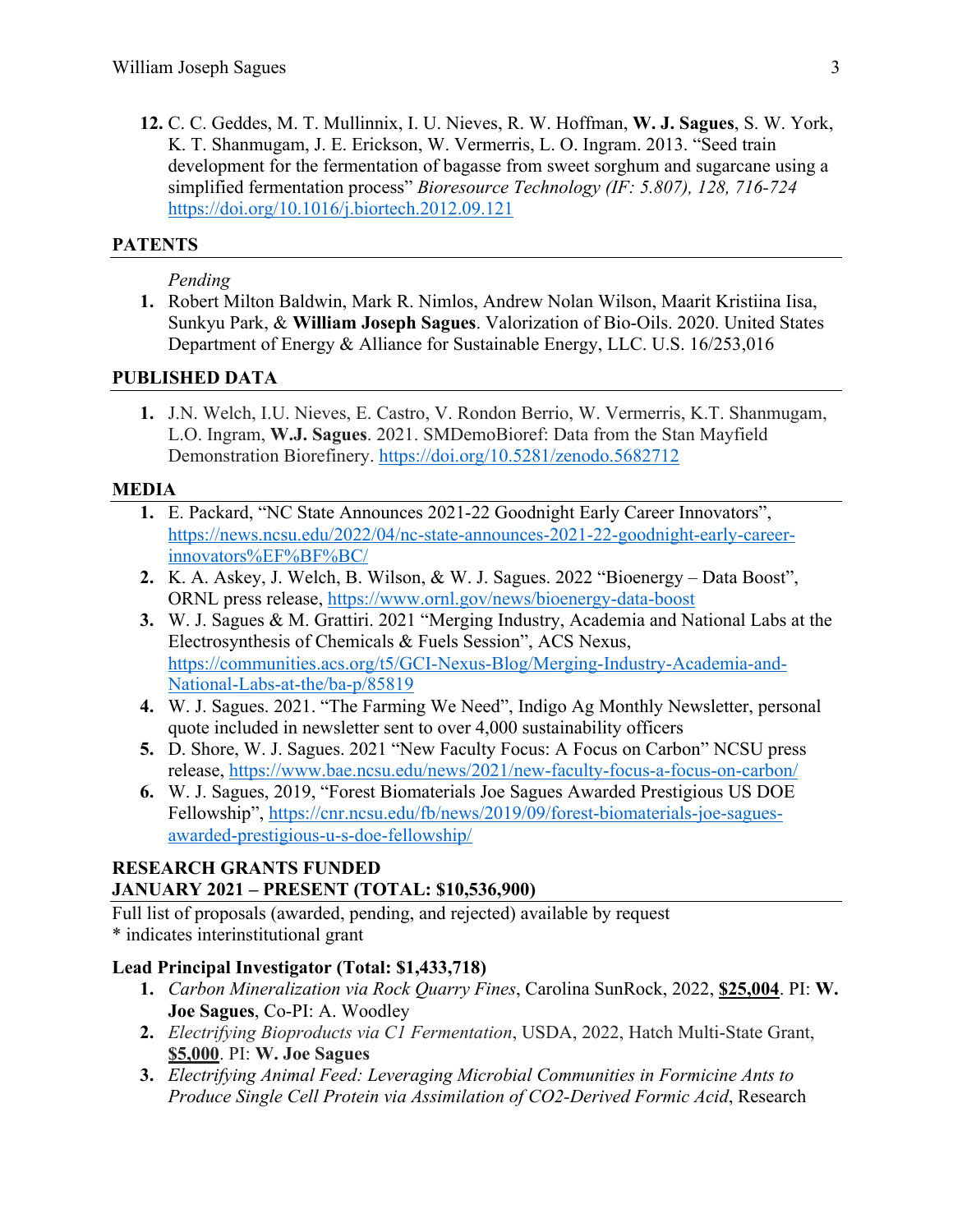Innovation Seed Funding, North Carolina State University, 2022, **\$25,000. PI: W. Joe Sagues**, Co-PIs: Elsa Youngsteadt, Amy Grunden, Sung Woo Kim, Kelly Zering, & Doug Call

- **4.** *Electrifying Animal & Fish Feed: Leveraging Microbes in Food Waste Anaerobic Digesters to Produce Single Cell Protein via Assimilation of CO2-Derived Formic Acid*, NC Biotechnology Center, 2022, **\$12,477**. **PI: W. Joe Sagues**, Co-PIs: Jay Cheng & Sung Woo Kim
- **5.** *Bioprocess Development for Pulp Liquor Fermentation,* Rayonier Advanced Materials, 2022, **\$23,187**. **PI: W. Joe Sagues**, Co-PIs: Hasan Jameel & Praveen Kolar
- **6.** *Butanol & Nanocellulose from CRISPR-Edited Poplar*, NC Department of Agricultural & Consumer Services, 2021 – 2023, **\$100,000**. **PI: W. Joe Sagues**, Co-PIs: Wayne Yuan, Jack Wang, & Nathalie Lavoine
- **7.** *\*Integrating Carbon Capture, Utilization, & Sequestration into Chemical Pulp Mills,* US Department of Energy's Advanced Manufacturing Office, Award Number: DE-EE0009413, 2021 – 2024, **\$1,273,054**. **PI: W. Joe Sagues**, Co-PIs: Fanxing Li, Rachel Cook, Sunkyu Park, & Hasan Jameel

# **Co-Principal Investigator (Total: \$9,103,182)**

- **1.** *New Methods for Methane Pyrolysis*, Eastman Chemical Company, 2022 2024, **\$556,536**. PI: Fanxing Li, Co-PIs: **W. Joe Sagues**, Jian Dou, & Wenpei Gao
- **2.** *A Feasibility Assessment of Waste Cotton to Bioenergy with Carbon Removal,* Cotton Incorporated, 2022 – 2024, **\$52,000**. PI: Richard Venditti. Co-PI: **W. Joe Sagues**
- **3.** *\*Getting to Neutral – Options for Negative Emissions in the United States*, US Department of Energy, 2021 – 2024**, \$4,400,000**. PI: Roger Aines (Lawrence Livermore National Laboratory), Co-PIs: **W. Joe Sagues**, Jennifer Pett-Ridge, Sarah Baker, Eric Slessarev, Simon Peng, Corinne Scown, Hanna Brunig, Matt Langholtz, Dan Sanchez, Mark Ashton, Mark Ducey, Mark Bradford, Phil Robertson, Keith Paustian, Dermot Hayes, Jerome Dumortier, Mark Wright, Helen Pilorge, & Susan Hovorka
- **4.** *Enzyme Enhanced Anaerobic Digestion of Source Separated Organics and Municipal Solid Waste*, Novozymes, 2021 – 2022, **\$94,708**. PI: Jay Cheng, Co-PIs: **W. Joe Sagues** & Praveen Kolar.
- **5.** \**Scaling Up Biocrude Derived Anode Material (BDAM)*, US Department of Energy's Bioenergy Technology Office, DE-FOA-0002203 SCUBA, Control Number: 2203-1679, 2021 – 2025, **\$3,999,938**. PI: Sunkyu Park, Co-PIs: **W. Joe Sagues**, Mark Nimlos (NREL), Steve Kelley, Hasan Jameel, Sang-Don Han (NREL), Yuan Yao (Yale)

# **TEACHING**

Student evaluations available upon request (All evaluations for 2021 are qualitative due to COVID-19 protocols)

# **North Carolina State University,** 2021 – present

- **1.** BAE 495/590: Biocarbon Utilization & Sequestration (3 credits, spring, lead instructor)
	- a. Spring 2021:
		- i. 21 students enrolled from 9 different academic departments
		- ii. 62% student response rate
	- b. Select responses:
		- i. "I truly loved the class. The information was delivered in a very clear way. The assignments were closely connected to the class activities, still challenging enough. The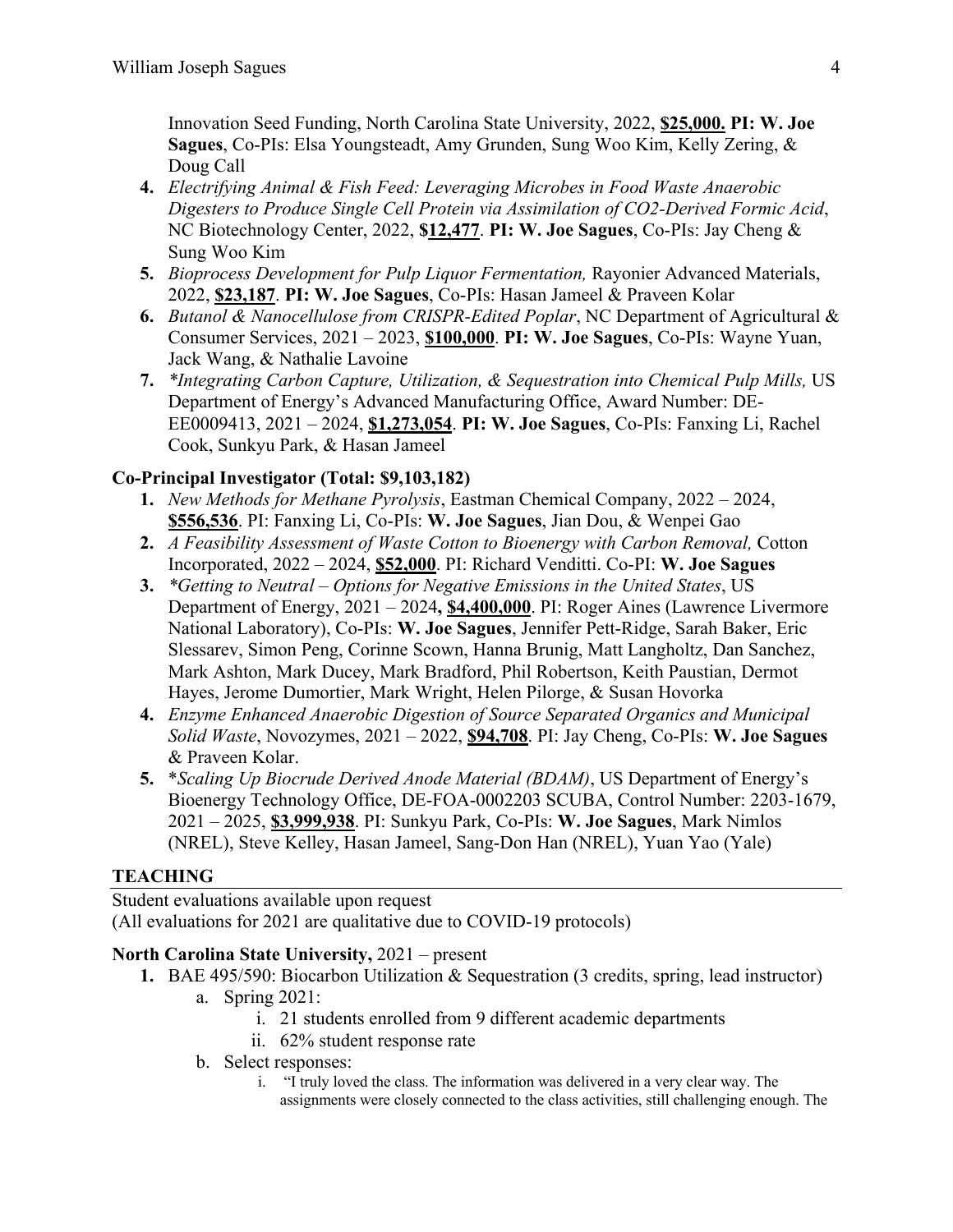topics covered in class are of extremely importance in today's society. The abundance of guest speakers made the content of the course so connected to real life! Opportunities to collaborate with others and work in groups were given. Great pacing of the classes; all expectations were made clear at the beginning of the semester and throughout the course; always feedback was provided in an timely, effective manner; good amount of time to complete all the assignments. Excellent teaching and communication instructor skills; high level of delivery of the information; support and help were provided in a quick manner. Overall, excellent course! I would highly recommend it to any student!"

- ii. "This is one of my favorite classes that I have taken in college. The subject matter is very interesting and important to me. I was introduced to plenty of ideas and concepts that I had not heard of before. The professor was very responsive to all questions and feedback. The guest lecture format provided an excellent opportunity for exposure to ideas directly from the source."
- **2.** BAE: 321 Bioprocess Engineering Fundamentals (3 credits, fall, lead instructor)
	- a. Fall 2021:
		- i. 10 students enrolled from 1 academic department
		- ii. 80% student response rate
	- b. Select responses:
		- i. "This was my favorite class this semester as I really enjoyed the material as well as the way it was taught and presented. The two lab sessions we did were a lot of fun, and those are exactly the reason that confirm to me that I love doing what I am. I hope more opportunities like this will stay in this class in the future and become more commonplace in other classes. I thought that all of the material was taught really well and the tests were reasonable."
		- ii. "Dr. Sagues is a very interesting professor to learn from. He works diligently to tailor his course and the material we learn in class to the industry and the interest of the students. I really enjoyed the pace of the course. I actually walked away from each class feeling like the learned something and comprehended it. We had a discussion class period that was very interesting and lead to great participation. It was also nice to feel that he actually cared about the student and their interests. He was very open to feedback and improved throughout the semester. Grades were always returned in a timely manor and problems were explained."
- **3.** PSE 295/FB 595: Engineering Concepts for the Production of Bio-Based Materials, Chemicals, & Energy (3 credits, every other spring, co-instructor)
	- a. Spring 2021:
		- i. 21 students enrolled from 7 different academic departments
		- ii. 24% student response rate
	- b. Select responses:
		- i. "I thought Dr. Sagues was an excellent lecturer."
		- ii. "Dr. Sagues was very enthusiastic and well-informed on the material, something I really appreciated about his videos. Like Dr. Park, he was very clear when going through examples, and always explained things in a way that made sense, and even when going through some of the simpler concepts, it never felt like he was talking down to the viewer."

#### **USDA Extension,** 2020 - present

- **1.** The Sustainable Bioeconomy Free online course (co-instructor)
	- a. https://campus.extension.org/enrol/index.php?id=1641
- **2.** Biomass Conversion for Bioproducts & Bioenergy Free online course (co-instructor)
	- a. https://campus.extension.org/enrol/index.php?id=1642

#### **MENTORING**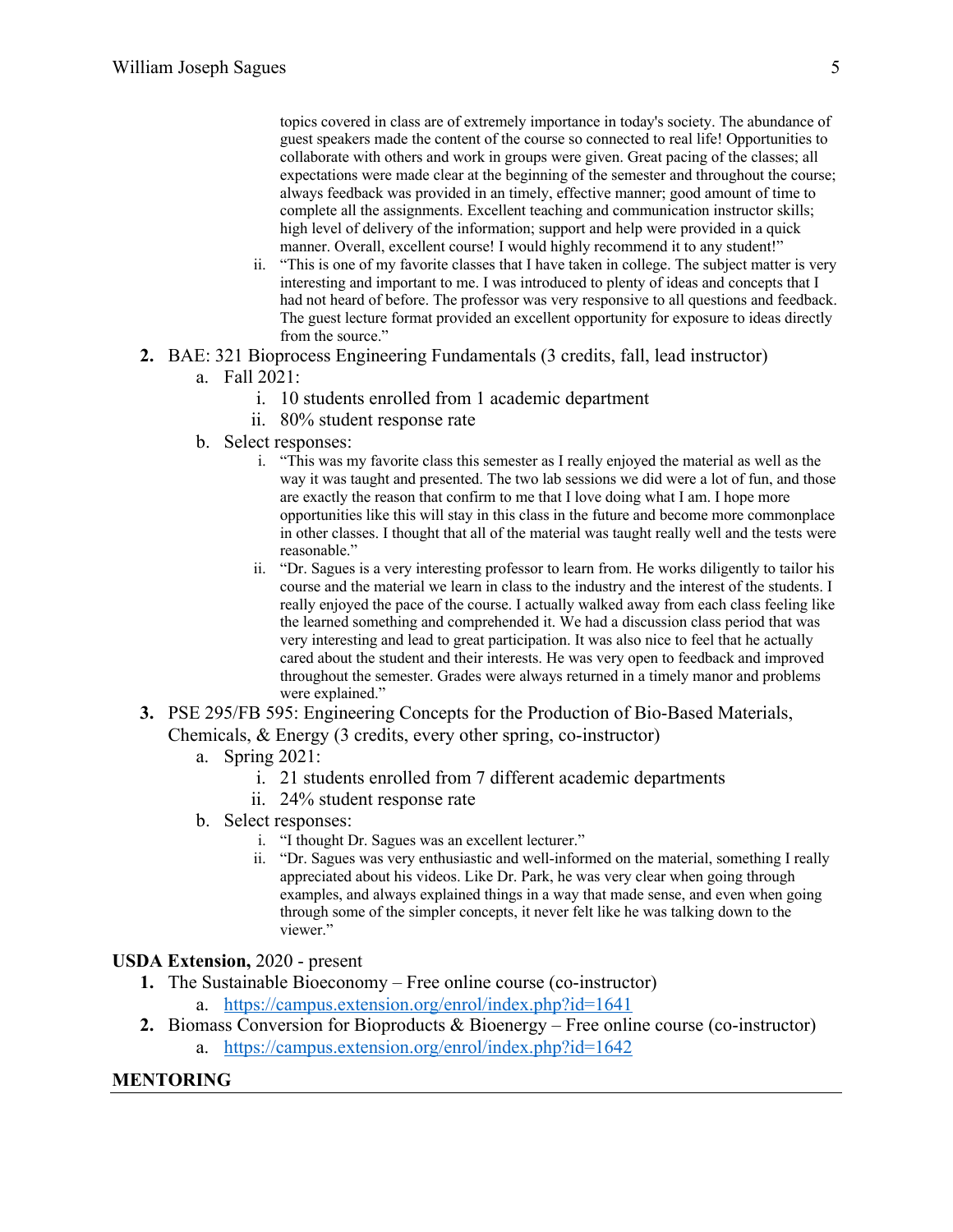### **Postdoctoral Advising**

Ruochen Wu, PhD, Postdoctoral Researcher, October 2021 - present

#### **Graduate Student Advising**

#### *PhDs in progress as Chair or Co-Chair (Total = 2)*

- **1.** Vanessa Rondon Berrio, BAE, NCSU, 2021 2024, *Decoupling Land Use from Protein Production via Microbial Assimilation of CO2-Derived Formic Acid*
- **2.** Ethan Woods, BAE, NCSU, 2021 2025, *Techno-Economic Assessment of Sequestering CO2 via Industrial Mineral Residues Applied to Agricultural Soils*

#### *MS in progress as Chair or Co-Chair (Total = 3)*

- **1.** Trevor Vook, BAE, NCSU, 2020 2022, *Catalytic Graphitization of Paper Waste for Green Carbon Anodes*
- **2.** Julia Cunniffe, BAE, NCSU, 2021 2023, *Selective Enzyme Hydrolysis to Enhance Cellulose Crystallinity & Generate Fermentable Carbon Substrates*
- **3.** Lillian Lower, BAE, NCSU, 2021 2023, *Optimizing Anaerobic Digestion of Lemnaceae-Derived Biocarbon*

#### *PhDs in progress as Committee Member (Total = 3)*

- **1.** Rodrigo Tello Buitrago, Forest Biomaterials, NCSU, 2018 2022, *Life-Cycle Environmental and Economic Assessment of Diverse Pulp Grades – Targeting Energy Efficiency and GHG Reductions based on Process Simulation*
- **2.** Eliezer Reyes Molina, Forest Biomaterials, NCSU, 2018 2022, *Graphite Nucleation Induced by Biochar Particles in Bio-Oil*
- **3.** Shaikat Chandra Dey, Forest Biomaterials, NCSU, 2021 2024, *Catalytic Graphitization of Biocrude for Green Lithium-Ion Batteries*

#### *MS in progress as Committee Member (Total = 1)*

**1.** Matthew Byington, Forest Biomaterials, NCSU, 2020 – 2022, *Optimization of the Graphite Exfoliation & Compression Process*

#### **Undergraduate Research Assistant Advising**

- **1.** June Khongpatimakorn, BAE, NCSU, 2022 present
- **2.** Julianne Mahley, BAE, NCSU, 2022 present
- **3.** Shomari Presswood, BAE, NCSU, 2022 present
- **4.** Paige Seibert, BAE, NCSU, 2021 present
- **5.** Delani McKee, BAE, NCSU, 2021 present
- **6.** Luke Szoch, BAE, NCSU, 2021 present
- **7.** Nicholas Monroe, Forest Biomaterials, NCSU, 2019 2020
- **8.** Thomas Cluen, Forest Biomaterials, NCSU, 2018 2019
- **9.** John Nemenyi, ABE, UF, 2015 2017
- **10.** Zhonglin Lai, ABE, UF 2015 2016

#### **Awards received by graduate and undergraduate research assistants**

- **1.** Ethan Woods (PhD Student): Technology-to-Market Scholar for the Department of Energy's Advanced Research Projects Agency (ARPA-E), 2022
- **2.** Ethan Woods (PhD Student): Consulting Intern, Aemetis Bioenergy, 2022
- **3.** Julia Cunniffe (MS Student): Consulting Intern, Aemetis Bioenergy, 2022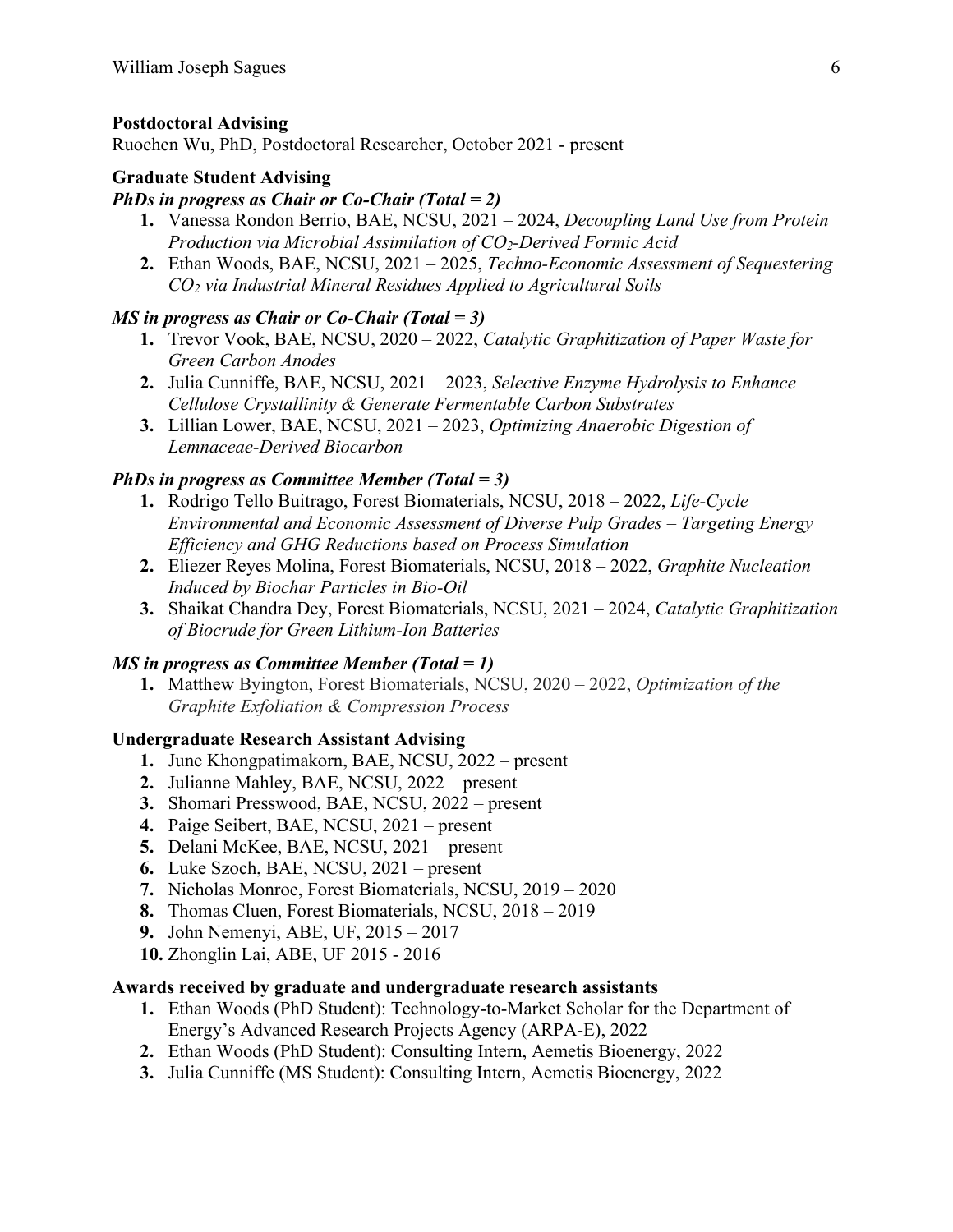- **4.** Ethan Woods (PhD Student): Student Delegate, Consortium for Advanced Bioeconomy Leadership Education (CABLE), USDA, 2021 - 2022
- **5.** Julia Cunniffe (MS Student): Student Delegate, Consortium for Advanced Bioeconomy Leadership Education (CABLE), USDA, 2021 – 2022
- **6.** Trevor Vook (MS Student): 2nd place, Research Competition, NC Agricultural & Life Sciences, NCSU, 2021
- **7.** Trevor Vook (MS Student): Outstanding Student Presentation, Annual International Meeting, American Society of Agricultural & Biological Engineers, 2021
- **8.** Vanessa Rondon Berrio (PhD Student), Robert O. Evans Fellowship, BAE, NCSU, 2021
- **9.** Luke Szoch (Undergraduate Student): REEP Scholar, BAE, NCSU, 2021 2022
- **10.** Paige Seibert (Undergraduate Student): Summer Research Fellow, Office of Undergraduate Research, NCSU, 2021
- **11.** John Nemenyi & Zhonglin Lai (Undergraduate Students): 1<sup>st</sup> place, Research Competition, ABE, UF, 2016

### **Student Organization Advising**

- **1.** Mentor, Senior Design Group in MBA 585: Current Topics in Biosciences Management
- **2.** Mentor, Graduate Student Association, Dept. of Biological & Agricultural Engineering, North Carolina State University, 2021 – present
- **3.** Mentor, Undergraduate Senior Design, Dept. of Chemical Engineering, University of British Columbia, November 2020 – May 2021

# **SELECT HONORS & AWARDS**

International/National Recognition:

- **1.** Goodnight Early Career Innovator, NCSU, 2022
- **2.** Honorary Mentor, Consortium for Advanced Bioeconomy Leadership Education (CABLE), USDA, 2021
- **3.** Graduate Student Research (SCGSR) Fellowship, Office of Science, U.S. Department of Energy, 2020
- **4.** CIBA Research Award, American Chemical Society Green Chemistry Institute, 2018
- **5.** 1<sup>st</sup> Place Boyd Scott Graduate Research Award, Annual International Meeting, American Society of Agricultural and Biological Engineers, 2017
- **6.** 1st Place 5-Minute Rapid Fire Presentation + Poster Competition, International Bioproducts Conference, Technical Association of the Pulp & Paper Industry, 2016
- **7.** 1<sup>st</sup> Place Outstanding Student Presentation in Applied Research 38<sup>th</sup> Symposium on Biotechnology for Fuels & Chemicals, Society for Industrial Microbiology and Biotechnology, 2016
- **8.** Awards Finalist New Faces of Engineering, New Faces of Engineering Professional Edition, DiscoverE, National Society of Professional Engineers, 2016
- **11.** Finalist, Andrews Launch Accelerator Startup Competition, Entrepreneurship Clinic, North Carolina State University, 2020
- **12.** Graduate School Fellowship, College of Natural Resources, North Carolina State University, 2018
- **13.** 1<sup>st</sup> Place Research Poster Symposium, University of Florida's Chemical Engineering Department, 2017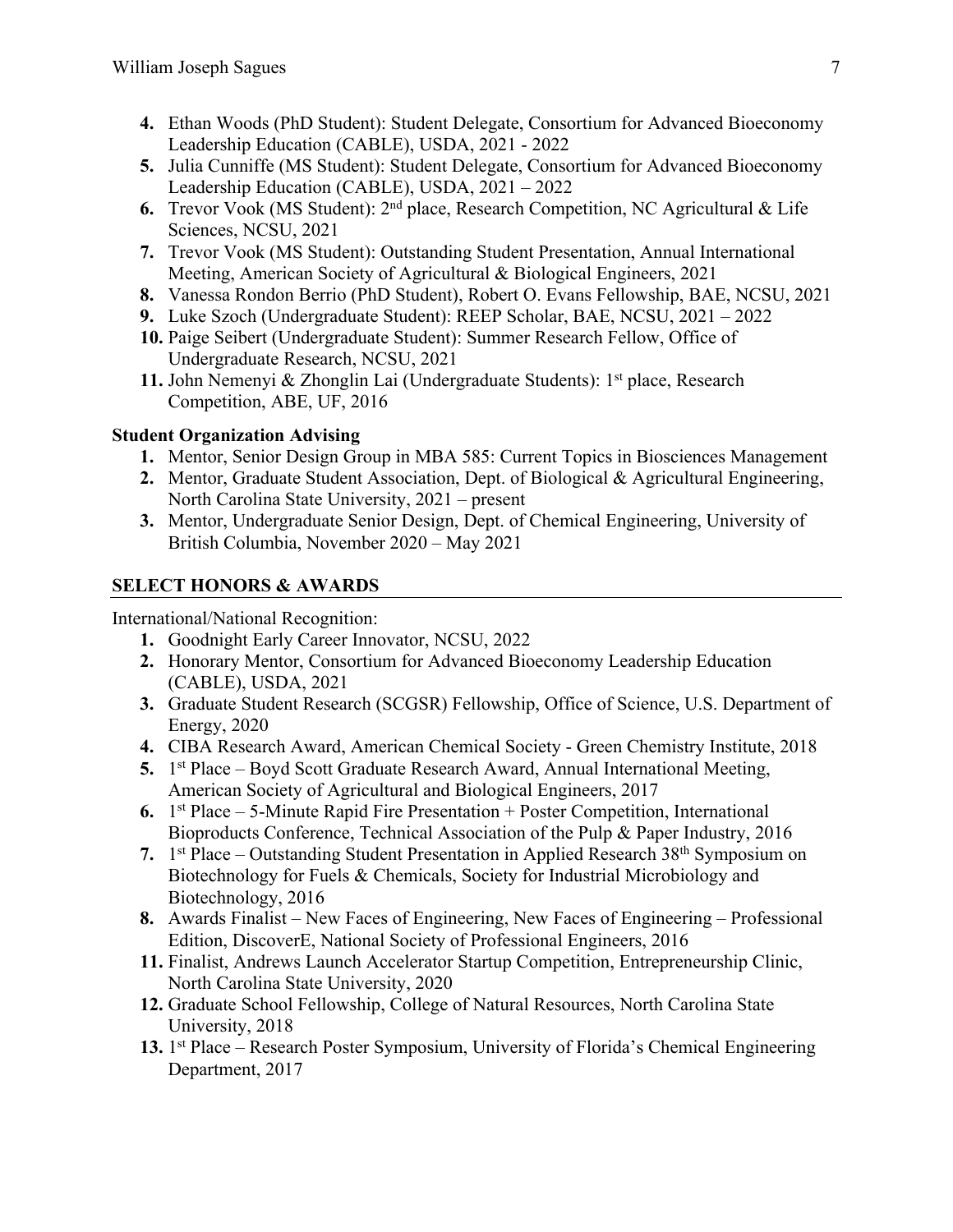- **14.** 2nd Place Research Poster Symposium, University of Florida's Agricultural and Biological Engineering Department, 2017
- **15.** Service Award, Florida Section of the American Society of Agricultural & Biological Engineers, 2016
- **16.** Graduate Student Travel Grant, Graduate Student Council, University of Florida, 2016
- **17.** Graduate Research Fellowship, Informatics Institute, University of Florida, 2016
- **18.** Graduate School Fellowship, College of Engineering, University of Florida, 2015

### **PROFESSIONAL SERVICE**

### **Grant Program Workshop Participation**

- **1.** US DOE ARPA-E Program on Carbon Farming (2022)
- **2.** US DOE ARPA-E Program on Carbon Sequestering Building Materials (2021)
- **3.** US DOE ARPA-E Program on Decarbonizing the Steel Industry (2021)
- **4.** US DOE BETO Program on Utilizing Biorefinery Data (2020)

### **Grant Proposal Reviewer**

- **1.** US DOE ARPA-E Program on Entrepreneurship in Clean Energy (2021)
- **2.** North Dakota Industrial Commission Program on CO2 Capture & Utilization (2021)
- **3.** North Dakota Industrial Commission Program on CO<sub>2</sub> Capture & Utilization (2020)
- **4.** US DOE ARPA-E Program on Direct Air Capture and Ocean Capture (2020)

### **Manuscript Reviewer**

- **1.** Biofpr: biofuels, bioproducts, and biorefining (2022)
- **2.** Biofpr: biofuels, bioproducts, and biorefining (2021)
- **3.** Frontiers in Climate (2021)
- **4.** Biofpr: biofuels, bioproducts, and biorefining (2020)

# **Technical Committee Leadership & Membership**

- **1.** Chair, Working Group 1, Task Force to Transform Food & Agriculture to Circular Systems, American Society of Agricultural & Biological Engineers (ASABE), 2021 present
- **2.** Invited Technical Advisor & Writer, Leveraging Biotechnologies to Mitigate Climate Change – Workshop & Report, University-Industry Demonstration Partnership (UIDP), 2021 - present
- **3.** Chair, Bioprocess Startup Competition, American Society of Agricultural & Biological Engineers (ASABE), 2021 - present
- **4.** Invited Member, ASE-16, Engineering for Sustainability, American Society of Agricultural & Biological Engineers (ASABE), 2021 - present
- **5.** Secretary, Florida Section of the American Society of Agricultural & Biological Engineers, 2015 – 2017

# **Advisory Board Membership**

**1.** Member of the technical advisory board, Mote Hydrogen LLC, 2021 - present

# **Conference Leadership**

**1.** Organizer and Moderator, Workshop on Circular Bioeconomy Systems, The American Society of Agricultural & Biological Engineers' 2022 Annual International Meeting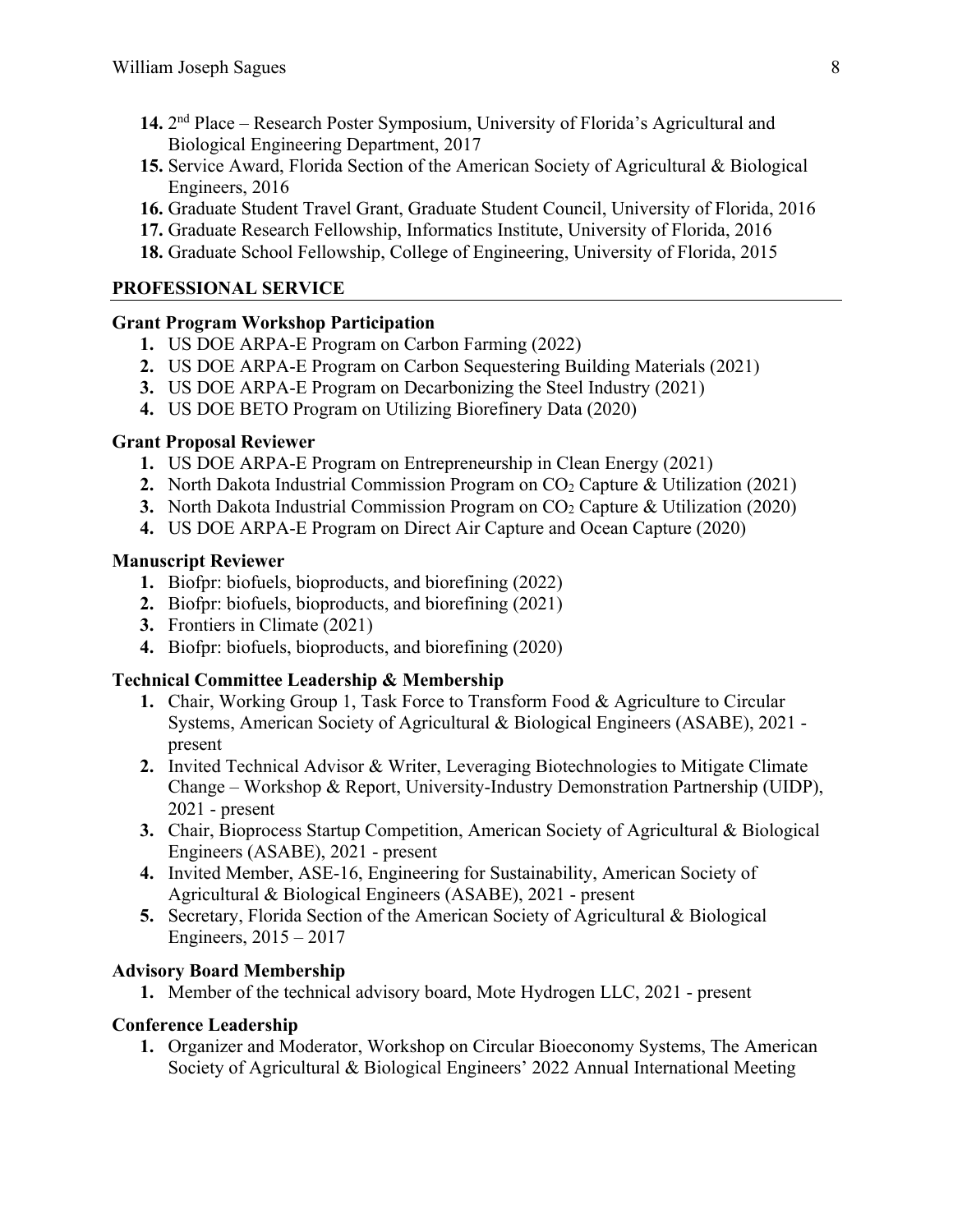- **2.** Symposia Director, The American Chemical Society Green Chemistry Institute's 2021 Annual Green Chemistry & Engineering Conference -- Symposia: Electrosynthesis of Chemicals & Fuels (co-sponsored by iScience)
- **3.** Convener and Moderator, Session on Electrosynthesis of Chemicals & Fuels, The American Chemical Society Green Chemistry Institute's 2021 Annual Green Chemistry & Engineering Conference

### **Seminar Leadership**

**1.** Coordinator, webinar series on carbon dioxide removal, NCSU, 2021

### **Student Engagement**

- **1.** Invited Judge, Poster Competition, American Institute of Chemical Engineers Bioenergy Conference, 2020
- **2.** Professional Development Group Leader, Forest Biomaterials Graduate Student Association, North Carolina State University, 2019
- **3.** Founder & President, Technical Association of the Pulp and Paper Industry Student Chapter, University of Florida, 2016 – 2017
- **4.** President, Biological Engineering Graduate Student Organization, University of Florida,  $2016 - 2017$
- **5.** Treasurer, Chemical Engineering Graduate Student Organization, University of Florida,  $2016 - 2017$
- **6.** Pen-Pal, Letters to a Pre-Scientist, 2015 2017
- **7.** Invited Judge, State Science & Engineering Fair, Florida Foundation for Future Scientists, 2016
- **8.** Invited Judge, Future City Competition, DiscoverE's National Science Fair, 2016

### **Professional Society Membership**

- **1.** American Chemical Society, 2017 present
- **2.** American Society of Agricultural & Biological Engineers, 2015 present
- **3.** Society for Industrial Microbiology & Biotechnology, 2015 present
- **4.** Institute of Biological Engineers, 2015 present
- **5.** Technical Association of the Pulp and Paper Industry, 2015 2020
- **6.** American Institute of Chemical Engineering, 2015 2020

# **SELECT PRESENTATIONS**

*\* indicates invited presentation*

- **1. \*W. J. Sagues.** 2022. "Bioeconomy Supply Chains & Conversion Processes for Carbon Removal". Oral presentation at US Department of Energy's Advanced Research Projects Agency's Workshop on Carbon Farming
- **2. \*W. J. Sagues.** 2022. "Opportunities for Industrial Carbon Mineralization". Oral presentation to the company Nouryon.
- **3.** P. Seibert, V. Rondon Berrio, D. McKee, **W. J. Sagues**. 2022. "Biological Conversion of Cotton Residues to Bioplastic & Proteins via Wild Fermentation". Poster presentation at NCSU's Undergraduate Research Symposium
- **4. \*W. J. Sagues.** 2022. "Findable, Accessible, Interoperable, and Reusable (FAIR) Data from the Stan Mayfield Demonstration Cellulosic Biorefinery". Oral presentation at the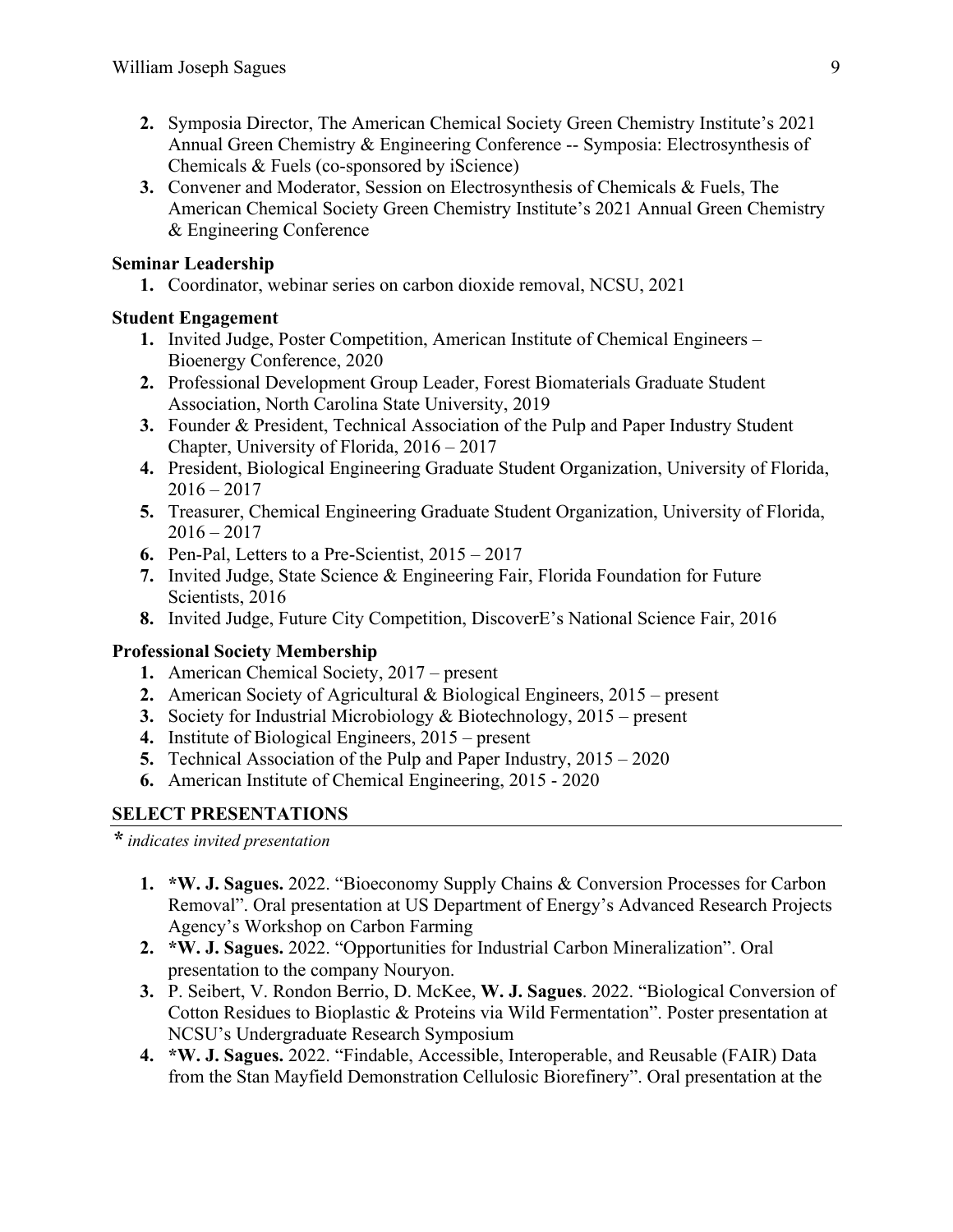US Department of Energy's Bioenergy Technology Systems Development and Integration Office

- **5. \*W. J. Sagues.** 2022. "Carbon Dioxide Removal via Engineered & Natural Biosystems". Oral presentation at the University of Florida's Biocomplexity Research Group's monthly seminar series
- **6. W. J. Sagues**, H. Jameel, S. Park, D. L. Sanchez. 2022. "Integrating Biomass Carbon Removal & Storage (BiCRS) in Chemical Pulp Mills" Poster presentation at the Gordon Research Conference on Carbon Removal
- **7. \*W. J. Sagues.** 2022. "A Carbon-Negative Bioeconomy". Oral presentation at NCSU Student Energy Club's monthly meeting
- **8. \*W. J. Sagues.** 2022. "Opportunities for CO<sub>2</sub> Removal in the Pulping Industry" Oral presentation at the International Symposium on Wood, Fiber, and Pulping Chemistry (cancelled due to COVID reasons)
- **9. \*W. J. Sagues**, T. Vook, V. Rondon, E. Woods, J. Cunniffe, & L. Lower. 2021. "Going Carbon Negative – An Opportunity for Agricultural & Biological Engineers" Oral presentation at the American Society of Agricultural & Biological Engineers Annual North Carolina State Section Meeting
- **10.** T. Vook, P. Kolar, **W. J. Sagues.** 2021 "Statistical Optimization of Catalytic Graphitization of Paper Towel Waste" Oral presentation at the American Society of Agricultural & Biological Engineers Annual International Meeting
- **11. \*W. J. Sagues,** J. Cunniffe, L. Lower, & J. Cheng. 2021 **"**Coupling Circularity with Negativity in Food & Agriculture Systems" Oral presentation at the American Society of Agricultural & Biological Engineers Member Hour
- **12. W. J. Sagues**, M. Yung, H. Jameel, M. Davis, B. Donohoe, M. Nimlos, and S. Park. 2021. "Catalytic Graphitization of Biomass for Green Battery Anodes" Oral presentation at the Institute of Biological Engineering's Annual Conference
- 13. W. J. Sagues, H. Jameel, S. Park, D. L. Sanchez. 2021. "Integrating CO<sub>2</sub> Capture, Utilization, and Storage at Pulp & Paper Mills in the United States" Oral presentation at the Institute of Biological Engineering's Annual Conference
- **14. \*W. J. Sagues** 2021 "The Grand Challenge of Carbon Sequestration" Oral presentation to the NCSU course E102: Engineering in the 21st Century
- **15. \*W. J. Sagues** 2021 "Introduction to Biocarbon Utilization & Sequestration" Oral presentation for the Sustainable Materials & Technology program at NCSU
- **16. \*W. J. Sagues** 2021 "Introduction to the Bioeconomy and Carbon Sequestration" Oral presentation to the Environmental Science program at North Carolina Central University
- **17. \*W. J. Sagues** 2021 "Emerging Opportunities for Biological Carbon Sequestration" Oral presentation at the Consortium for Advanced Bioeconomy Leadership Education (CABLE) Annual Conference
- **18. \*W. J. Sagues** 2021 "Carbon Sequestering Building Materials" Oral presentation at the workshop on Carbon Accounting in Land Development, hosted by Dr. Bill Hunt at NCSU
- **19. \*W. J. Sagues** 2020. "Biocarbon Utilization & Sequestration" Oral presentation at Cotton Incorporated
- **20. \*W. J. Sagues** 2020. "Integrating Carbon Capture, Utilization, & Sequestration into Pulp & Paper Mills" Oral presentation as Horizon Lecture Series Speaker at Kimberly-Clark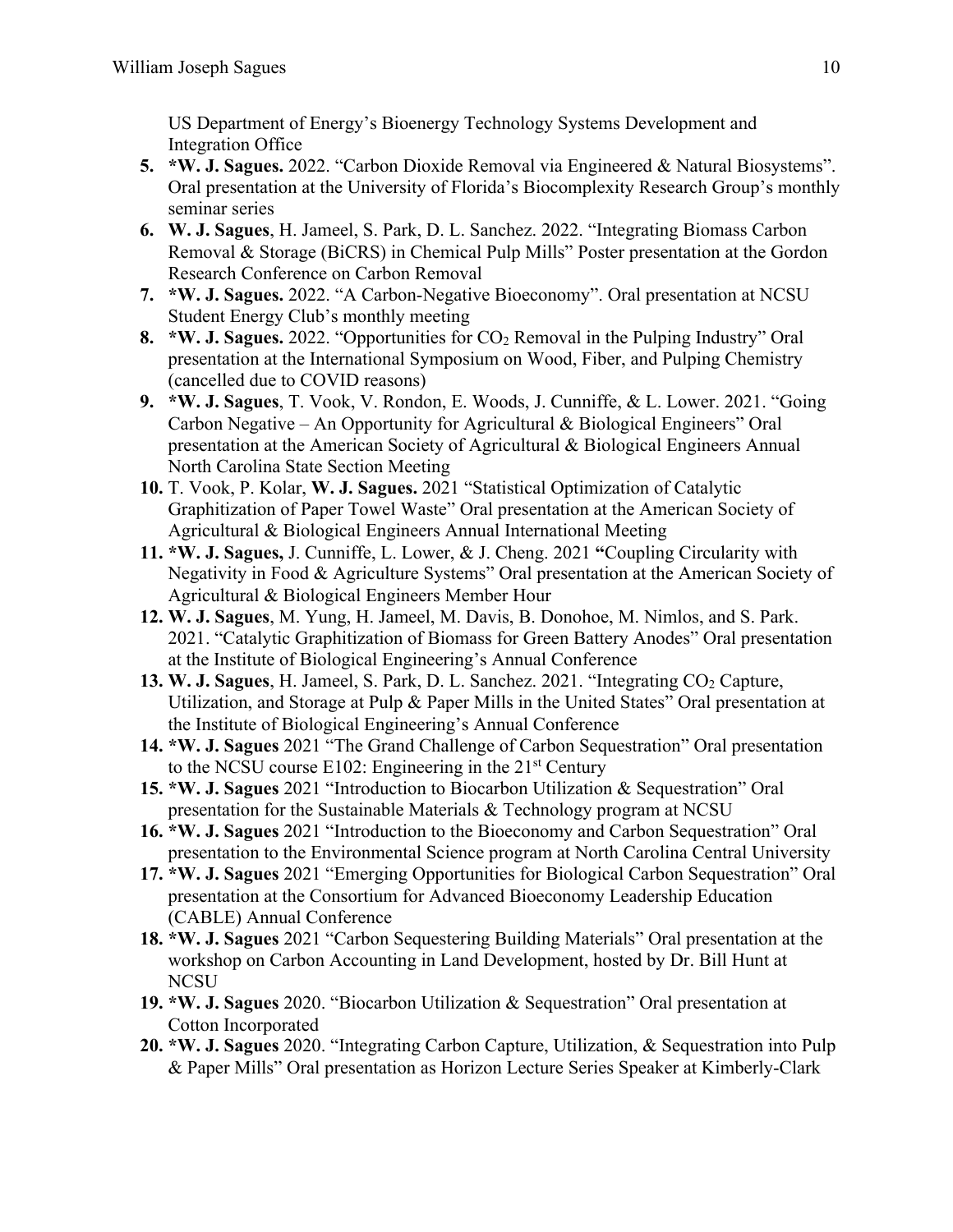- **21. \*W. J. Sagues** 2020. "Integrating Carbon Capture, Utilization, & Sequestration into Pulp & Paper Mills" Oral presentation at UC Berkeley & Carbon 180's Conference on Bioenergy with Carbon Capture & Storage
- **22. \*W. J. Sagues** 2020. "Scale-Up Data: A Hidden Asset" Oral presentation at the DOE Bioenergy Technology Office Data Workshop
- **23. W. J. Sagues**, M. Yung, H. Jameel, M. Davis, B. Donohoe, M. Nimlos, and S. Park. 2020. "Catalytic Graphitization of Lignin for Green Battery Anodes" Oral presentation at the Society for Industrial Microbiology and Biotechnology's Symposium on Biomaterials, Fuels, and Chemicals (*Cancelled due to COVID-19)*
- 24. W. J. Sagues, D. L. Sanchez, H. Jameel, and S. Park. 2020. "Integrating CO<sub>2</sub> Capture, Utilization, & Storage at Pulp & Paper Mills in the United States" Poster presentation at the Society for Industrial Microbiology and Biotechnology's Symposium on Biomaterials, Fuels, and Chemicals (*Cancelled due to COVID-19)*
- **25. W. J. Sagues**, M. Yung, H. Jameel, M. Davis, B. Donohoe, M. Nimlos, and S. Park. 2020. "Catalytic Graphitization of Biomass for Green Battery Anodes" Oral presentation at the Institute of Biological Engineering's Annual Conference (*Cancelled due to COVID-19)*
- 26. W. J. Sagues, H. Jameel, S. Park, D. L. Sanchez. 2020. "Integrating CO<sub>2</sub> Capture, Utilization, and Storage at Pulp & Paper Mills in the United States" Oral presentation at the Institute of Biological Engineering's Annual Conference (*Cancelled due to COVID-19)*
- **27. W. J. Sagues**, H. Jameel, S. Park, D. L. Sanchez. 2019. "Enhanced Carbon Dioxide Removal from Coupled Direct Air Capture-Bioenergy Systems" Oral presentation at the Applied Energy Symposium at MIT
- **28. W. J. Sagues,** H. Jameel, S. Park. 2019. "Catalytic Graphitization of Lignocellulosic Biomass" Oral presentation at the ACS Annual Green Chemistry & Engineering Conference
- **29. W. J. Sagues,** K. McCance, S. L. McAlexander, M. Blanchard, R. Venditti. 2019. "An Interdisciplinary Educational Program to Promote Interest in the Circular Bioeconomy" Oral presentation at the ACS Annual Green Chemistry & Engineering Conference
- **30. W. J. Sagues**, Z. Tong. 2017. "Production of Phenolic Monomers and Free Sugars from Sweet Sorghum Bagasse via Fenton Modification & Supercritical Ethanol" Oral presentation at the American Society of Agricultural & Biological Engineers' Annual International Meeting
- **31. W. J. Sagues**, Z. Tong. 2016. "Ironing out the kinks: A ferric catalyzed process for selective monomerization of lignin from whole biomass while leaving the cellulosic fraction in high purity" Oral presentation at the Technical Association of the Pulp and Paper Industry's International Bioenergy and Bioproducts Conference
- **32. W. J. Sagues**, Z. Tong. 2016. "Overcoming the blend wall: Ethanol as a green solvent for thermochemical conversion of whole biomass into high-value aromatics and purified cellulose" Oral presentation at the American Society of Agricultural & Biological Engineers' Annual International Meeting
- **33. W. J. Sagues**, Z. Tong. 2016. "Ironing out the kinks: A two-step ferric catalyzed process for monomeric aromatics and purified cellulose from whole biomass" Poster presentation